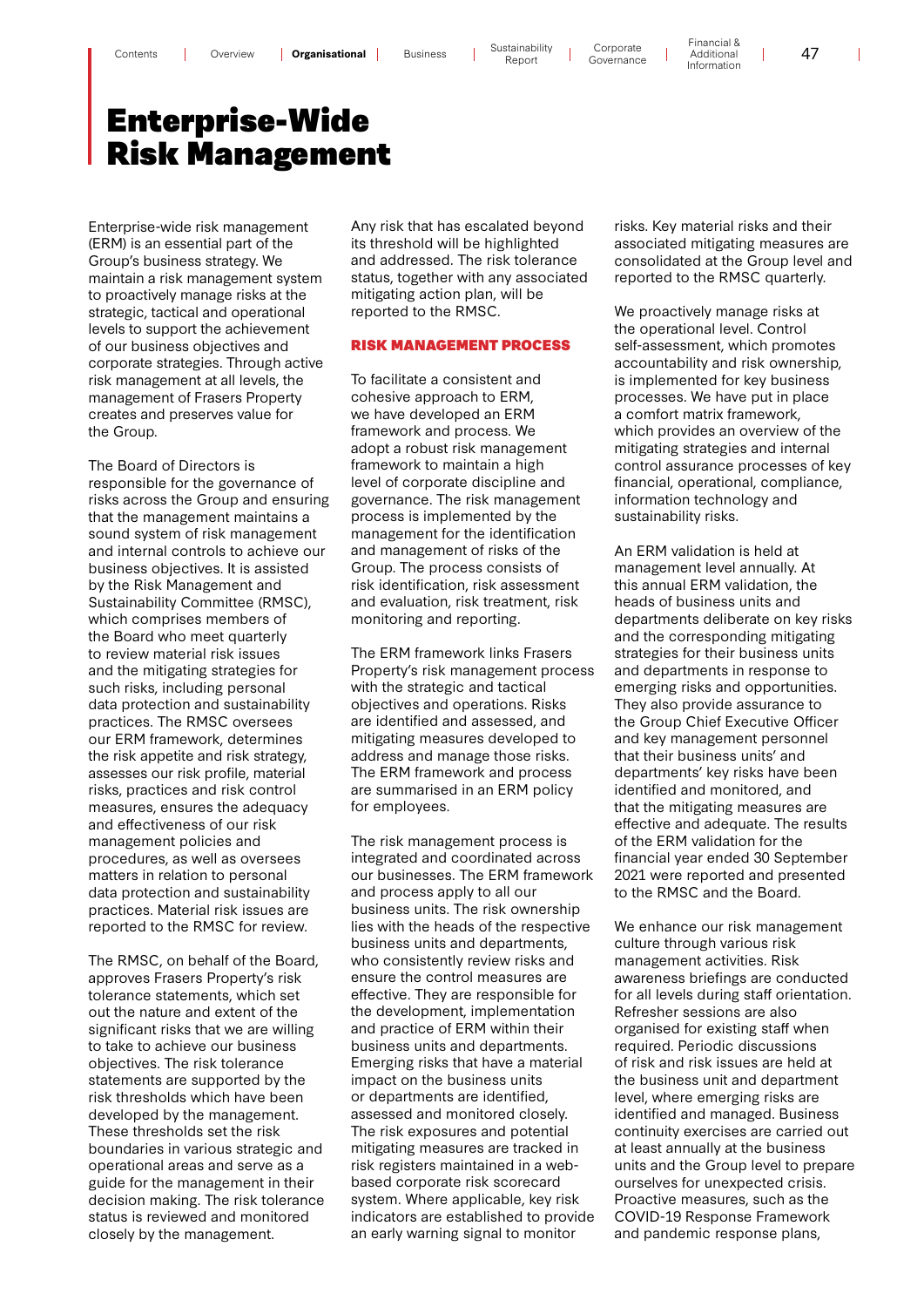# Enterprise-Wide Risk Management



are activated to manage and monitor the developments relating to the impact of the COVID-19 pandemic. These include adapting our business continuity plans and measures appropriately to minimise any operational disruptions and to ensure the well-being of our stakeholders.

We seek to improve our risk management processes on an ongoing basis. Our risk management system is benchmarked against market practice. During the financial year, the scope of the comfort matrix that business units and departments use to document their internal control process in managing tactical risk was expanded to include factors relating to sustainability, for a wider coverage. Risk management e-learning modules were also developed to enhance risk awareness and capability, especially for new employees. For this financial year, as part of the Business Continuity Management Roadmap, we enhanced our business continuity management capability by rolling out a corporate business continuity management programme for Frasers Property China and Frasers Centrepoint Asset Management. We will continue to

extend this programme to other business units in the coming years. The business continuity effort is overseen by our Business Continuity Management Committee, comprising the key heads of departments and business units.

# KEY RISKS

The management has been actively monitoring the key material risks that affect the Group. Some material risks include:

# **Business disruption and pandemic risk**

Business disruptions arising from the COVID-19 pandemic have brought about widespread impact to the real estate industry, particularly in the property development, retail, office and hospitality sectors. We proactively monitor developments relating to the impact of the COVID-19 pandemic, and respond through established crisis management and business continuity plans and the adoption of country-specific disease prevention and containment regulations. These measures help us minimise disruption and ensure the safety of our employees, tenants, guests and customers.

# **Country risks**

With diversified international operations and investments, we are exposed to risks from economic, political and regulatory developments in major economies and key financial and property markets. The risk of adverse changes in the global economy can reduce profits, result in revaluation losses and affect our ability to sell residential development stock and to exit from operations and investments.

Inconsistent and frequent changes in regulatory policies as well as security threats may also result in higher operating and investment costs, loss in productivity and disruptions to business operations.

We adopt a prudent approach in selecting locations for our investment to mitigate risks. We put measures in place to monitor the markets closely, such as through maintaining good working relationships and engaging with local authorities, business associations and local contacts. We also review expert opinions and market indicators, keep abreast of economic, political and regulatory changes as well as step